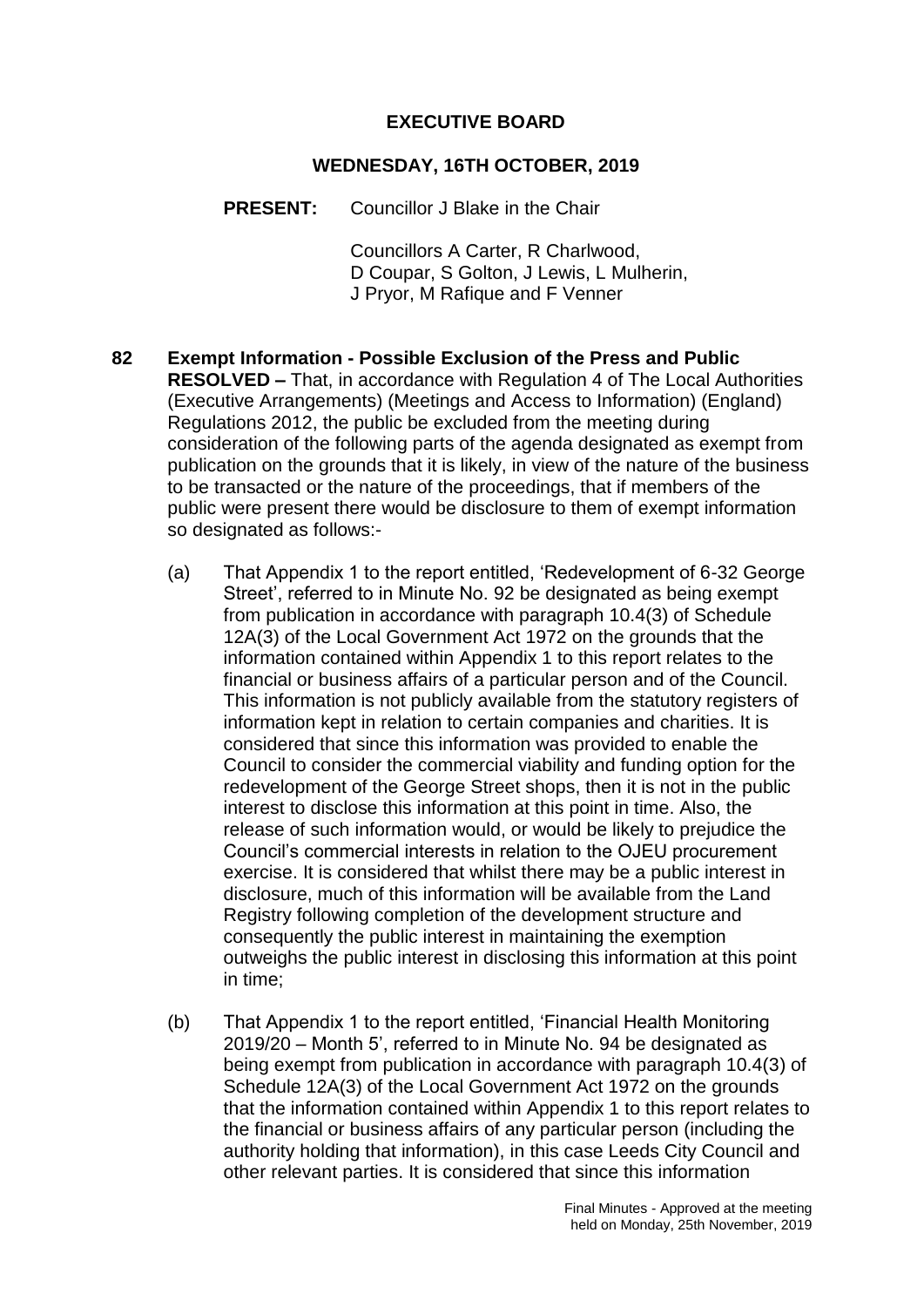concerns negotiations with other parties to effect the realisation of capital receipts then it is not in the public interest to disclose this information at this point in time as this could affect the integrity of those negotiations. It is considered that the public interest in maintaining the content of the appendix as being exempt from publication outweighs the public interest in disclosing the information, as doing so would prejudice the Council's commercial position and that of relevant third parties should it be disclosed at this stage.

#### **83 Late Items**

With the agreement of the Chair, a late item of business was admitted to the agenda entitled, 'Update on Leeds City Council's Preparations for the UK's exit the European Union'.

The report was submitted to Executive Board as a late item of business due to the fast-developing nature of this issue at a national level, which impacts upon how preparations are made locally. The report details the Council's preparation for the UK's exit from the European Union including for a 'no deal' scenario, based on the most recent information available at the time of the publication of this report. As such, in order to provide Members with the most up to date information, it was not possible to include the report within the agenda, as published on 8<sup>th</sup> October 2019. The Government's planned exit date from the EU is 31st October 2019. Given that this meeting is the last scheduled Executive Board prior to this date, it was deemed necessary by the Chair that this matter be considered as a late item of business at the 16<sup>th</sup> October 2019 Board meeting. (Minute No. 89 refers).

Also, although not formal late items of business, prior to the meeting, Board Members were provided with the following which had been omitted from some the paper agenda packs. To ensure that all Board Members were in possession of all relevant information, these documents were provided/reprovided to Board Members ahead of the meeting so that they could be incorporated into their agenda packs and could be taken into consideration when the Board discussed those items at the meeting:

- Appendices 1-2 of Item 10 (Better Lives for People with Care & Support Needs in Leeds: The 2018-19 Annual Adult Social Care Local Account) (pages 119-122 of the agenda pack refer) (Minute No. 90 refers); and
- Appended illustrations to Item 12 (Redevelopment of 6-32 George Street) (pages 155-160 of the agenda pack refer) (Minute No. 92 refers).

#### **84 Declaration of Disclosable Pecuniary Interests**

There were no Disclosable Pecuniary Interests declared at the meeting.

#### **85 Minutes**

**RESOLVED –** That the minutes of the previous meeting held on 18<sup>th</sup> September 2019 be approved as a correct record.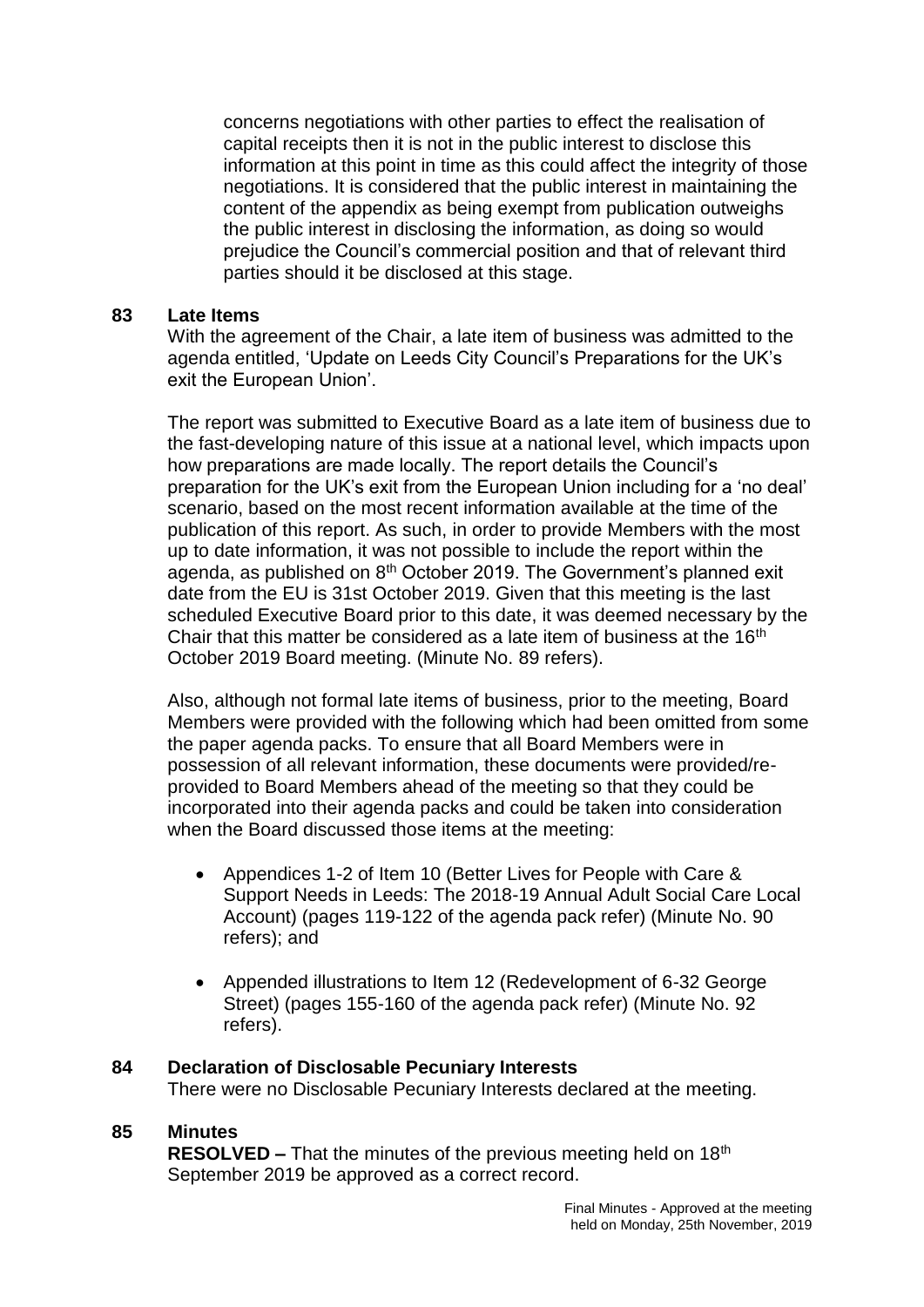# **ENVIRONMENT AND ACTIVE LIFESTYLES**

### **86 Proposal for road-safety park, family cycle trails and new event space at Temple Newsam**

The Director of Communities and Environment submitted a report regarding proposals for the potential development of a family cycling scheme, events space and new approach to landscape management at the current location of Temple Newsam golf course. Specifically, the submitted report sought the Board's view on whether to progress with a public consultation exercise on such matters.

It was highlighted that Board Members had been in receipt of correspondence regarding the proposals in the run up to the meeting, with it being undertaken that all of the submissions which had been received would be taken into consideration as part of the proposed consultation exercise.

In considering the submitted report, the Board received an overview of what the proposed consultation exercise would entail, with assurance being provided that any consultation undertaken would be genuine.

Having raised concerns regarding the proposals detailed within the report, a Member requested that the submitted report be withdrawn from consideration at today's meeting to enable further work to be undertaken on the options which could potentially be considered at Temple Newsam including introducing new facilities alongside golf provision. The Member also requested that the matter be referred to the relevant Scrutiny Board with all relevant information and proposals then being brought back to Executive Board for determination.

Following this, a Member requested that officers ensure that any proposals which were brought forward for consideration and determination took into consideration the community's needs and wishes.

To conclude the discussion, it was further proposed that following the conclusion of the consultation exercise, the outcomes from that consultation together with any proposals regarding the future of Temple Newsam golf course be brought back to Executive Board for the Board's consideration and determination, with it being highlighted that should the relevant Scrutiny Board wish to consider such matters, then it would be free to do so.

- (a) That, in taking into consideration the comments made during the discussion on the submitted report, the Board's consent be provided for the Parks and Countryside service to commence a public consultation exercise on the proposed closure of the golf course and the proposed developments, as outlined within the submitted report;
- (b) That following the conclusion of the consultation exercise (as detailed in resolution (a) above), the outcomes from such consultation together with any proposals regarding the future of Temple Newsam golf course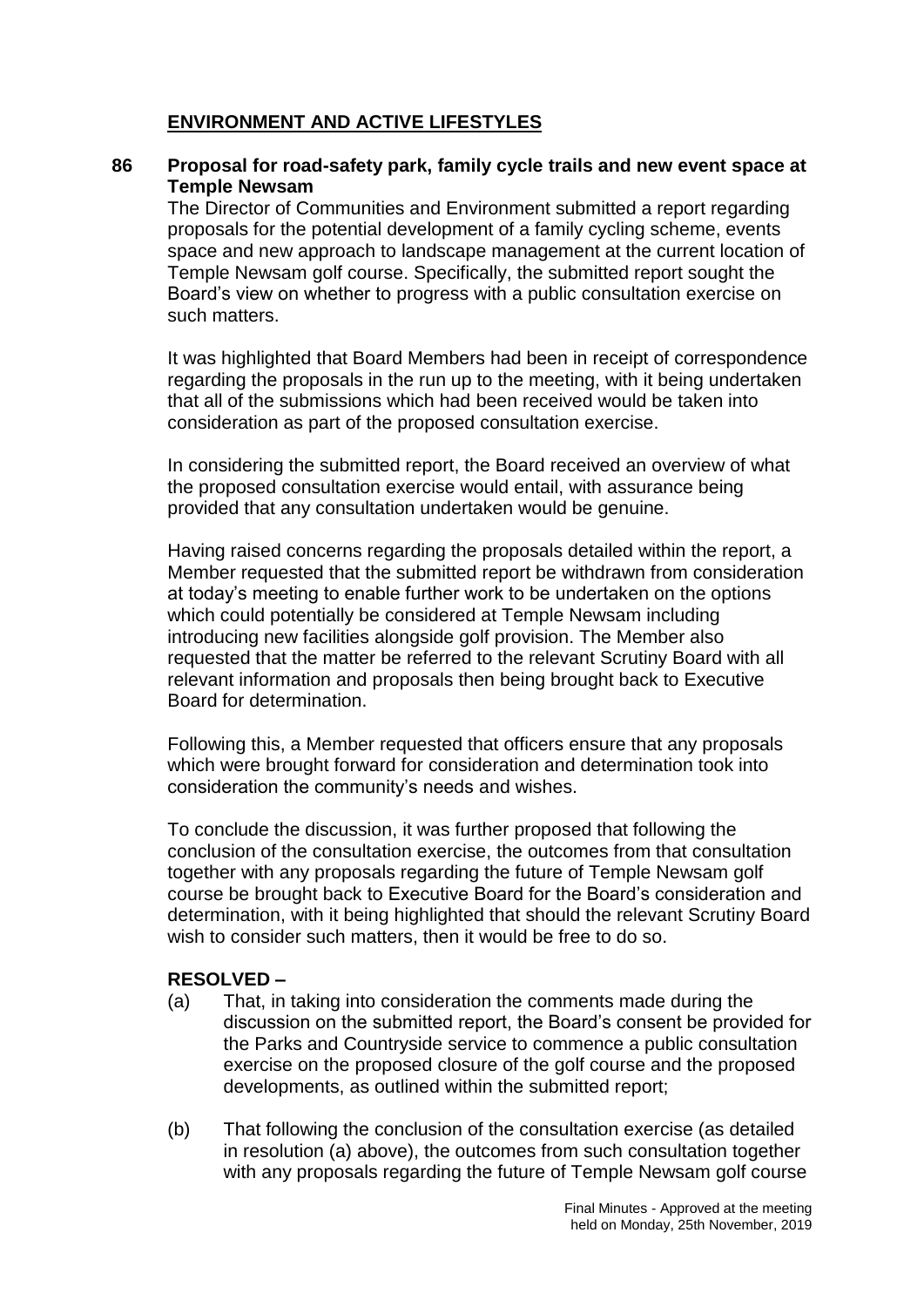be submitted to Executive Board for consideration and determination, with it being noted that the relevant Scrutiny Board could consider such matters, should it wish to do so.

(Under the provisions of Council Procedure Rule 16.5, both Councillor A Carter and Councillor S Golton required it to be recorded that they respectively abstained from voting on the decisions referred to within this minute)

### **COMMUNITIES**

### **87 Procurement of Housing Responsive Repairs and Voids Services for the West of Leeds**

The Director of Resources and Housing submitted a report which sought approval of the proposed strategy to deliver Housing Responsive Repairs, Voids and Cyclical Maintenance services to the city's housing stock from 2021, specifically including a proposal to internally deliver provision through Leeds Building Services (LBS) in the South and East of the city, with a proposal that a procurement exercise be undertaken for an external contractor to deliver such services in the West.

The following options were detailed in the submitted report, with option 4 being the recommended option:

1: External contractors to deliver the service citywide;

2: Maintain current arrangements, LBS to deliver for the East only;

3: LBS and external contractors each deliver to about half of the city;

4: LBS delivers for the East and South, and an external contractor delivers for the West;

5: LBS delivers the service citywide.

Members welcomed the mixed economy approach which was being proposed.

In terms of a Member's comments regarding the recruitment and retention of staff as part of the proposed approach, a request was made that the Member in question received a briefing on such matters, as and when appropriate. In addition, the Board was provided with information on the actions which would be taken to minimise any risk in this area, whilst the need for LBS to be viewed as an attractive employer was emphasised, with the associated apprenticeship schemes being highlighted as a current successful example.

Members also received further information on the proposed contract period of 5 years, with it being highlighted that following consultation with the private sector, this was seen as the minimum period in which to attract competitive interest in this area, however it was emphasised that there was no intention to go beyond a 5 year contractual period.

Responding to a Member's enquiry, the Board was provided with further information on the actions which would be taken to monitor and promote sustained performance by both the internal and external provider.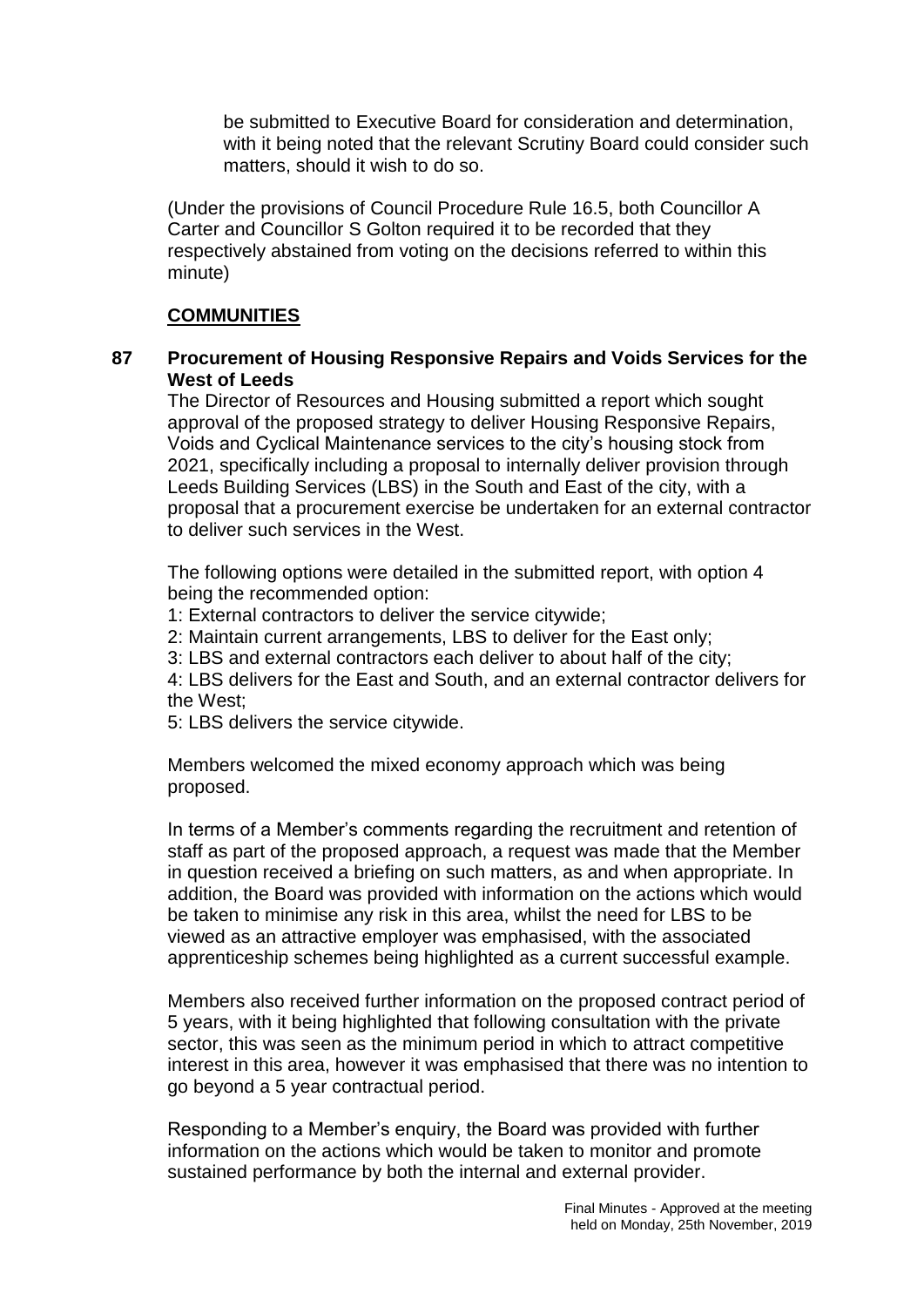## **RESOLVED –**

- (a) That approval be given for LBS to deliver housing responsive repairs and voids services for the East and South of the city, and that an external contractor deliver such services for the West (in line with option 4 above / detailed in the submitted report), with it being noted that the new arrangements are planned to start from autumn 2021;
- (b) That it be noted that this proposal involves changing existing service delivery boundaries in order to align with Leeds electoral Wards;
- (c) That it be noted that the feedback received from the proposed consultation exercises will be considered and taken into account by the Director of Resources and Housing in implementing the proposals;
- (d) That the Board's agreement be given that a procurement exercise should be undertaken for housing responsive repairs, voids & cyclical maintenance services in the West of the city, using a restricted procedure in accordance with the Public Contracts Regulations 2015, in order to establish a contract;
- (e) That agreement be given that the procured contract should be for a period of 5 years, with an estimated total value of £72m, given an estimated annual value of £14.35m;
- (f) That it be noted that LBS' housing responsive repairs and voids service delivery will expand from the current provision of 33% of the city (circa 17,000 of a total of circa 51,000 properties), to 61% of the city (circa 31,000 properties), with it also being noted that this represents an 83% increase;
- (g) That approval be given to delegate the responsibility for implementing these proposals to the Director of Resources and Housing.

# **INCLUSIVE GROWTH AND CULTURE**

#### **88 Revenue Budget Update for 2020/21 – 2024/25 including Proposed Saving Proposals**

Further to Minute No. 34, 24<sup>th</sup> July 2019, the Chief Officer (Financial Services) submitted a report providing an update on any changes to assumptions contained in the Medium Term Financial Strategy, as reported to the Board in July 2019; which detailed the announcement by the Chancellor on the 4th September 2019 regarding a one year settlement for 2020/21; presented a budget saving proposal which had been identified since the July Board meeting for 2020/21 and which set out the implications of such changes upon the estimated budget gaps that have previously been reported.

Members commented upon a number of issues including the current position of the Minimum Revenue Provision and the ongoing exercise of re-financing the Council's debt. In response to an enquiry, the Board received further detail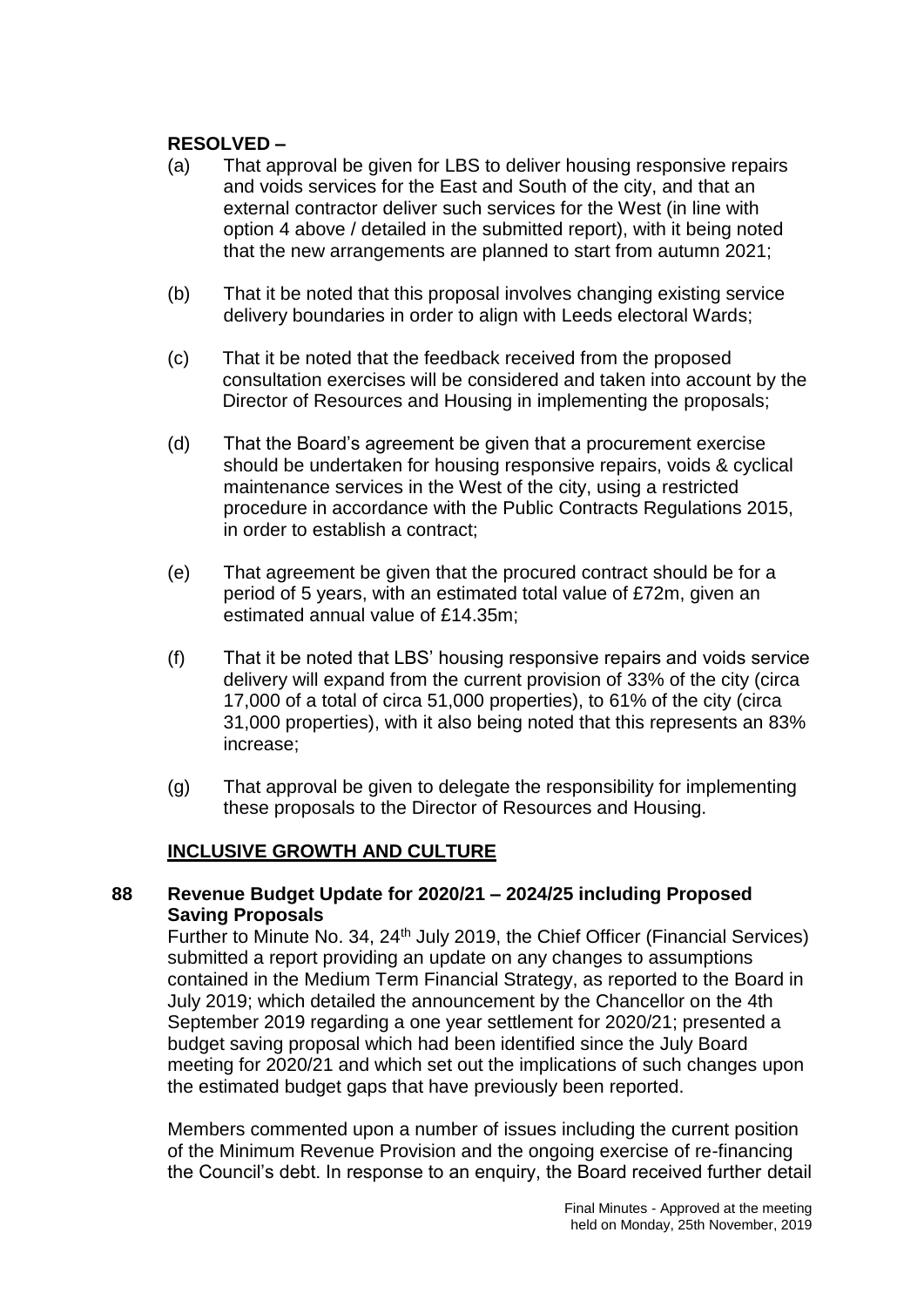on the current position regarding that re-financing exercise, and also in respect of the Government's recent decision to increase the interest rate of the Public Works Loan Board (PWLB). Regarding the interest rate rise of the PWLB, the Board noted that representations had been made to Civil Servants about the timing of the rise together with the lack of consultation which had taken place.

## **RESOLVED –**

- (a) That the revisions to the Council's Forecast Budget Gap for 2020/21 to 2024/25, as summarised in Table 2 and as referenced in paragraph 4.4 of the submitted report, be agreed;
- (b) That agreement be given for a consultation process to be commenced in respect of the planning charges budget saving proposal, as contained within the submitted report.

## **89 Update on Leeds City Council's Preparations for the UK's Exit from the European Union**

Further to Minute No. 57, 4th September 2019, the Chief Executive submitted a report which provided the Board with a further update on the preparations being made by the Local Authority regarding the UK's exit from the European Union.

With the agreement of the Chair, the submitted report had been circulated to Board Members as a late item of business prior to the meeting for the reasons as set out in sections 4.5.2-4.5.3 of the submitted report, and as detailed in Minute No. 83.

A Member raised a concern regarding the late submission of this report, with a suggestion that in terms of future update reports, those reports be provided as part of the regular Board agenda and include the information available at the time, with an update and briefings for Members being provided as appropriate.

Responding to a Member's request, officers undertook to include a section regarding the agricultural sector in future reports. In addition, the Board received further information on the actions being taken in this area, with it being noted that the Chief Executive had met with the National Farmers' Union on such matters.

In conclusion, it was noted that such reports were produced with the aim of keeping Members as up to date as possible with all related matters.

# **RESOLVED –**

(a) That the ongoing work being undertaken to prepare the Council and the city for the UK's exit from the European Union, together with the latest assessment of preparedness and the ongoing concerns which exist around the lack of clarity about the nature of EU exit, be noted;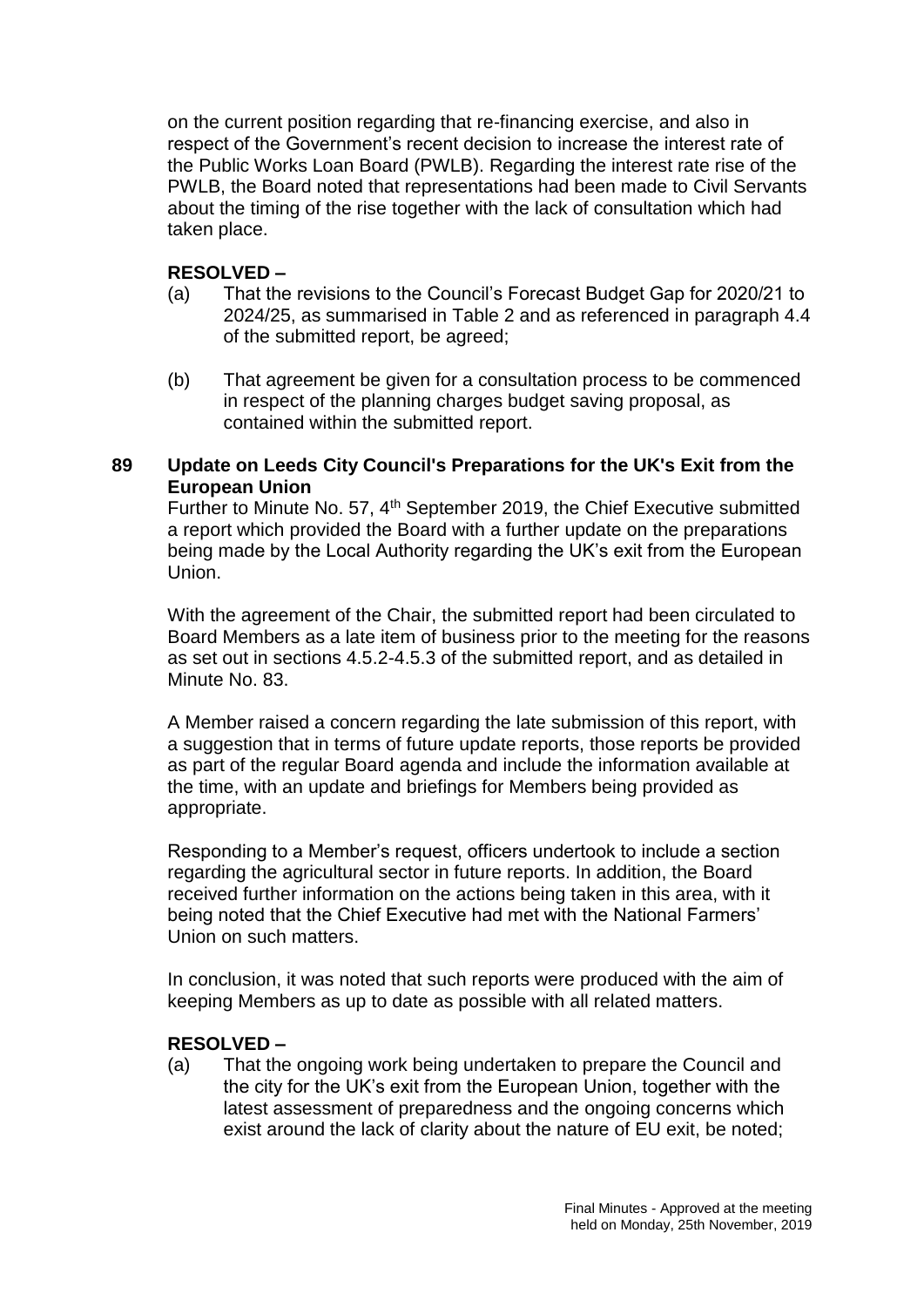- (b) That the contents of the Strategic Response Plan, as attached to the submitted report at Appendix A, together with the updates provided in the submitted report, be noted, with it being recognised that assumptions and planning will continue to develop as new information becomes available;
- (c) That it be requested that further updates be provided to Executive Board, Scrutiny Board and Members, as appropriate.

# **HEALTH, WELLBEING AND ADULTS**

**90 Better Lives for People with Care and Support Needs in Leeds: The 2018-19 Annual Adult Social Care Local Account** Further to Minute No. 64, 19<sup>th</sup> September 2018, the Director of Adults and Health submitted a report which presented the 2018/19 Local Account of Adult Social Care Services for Leeds citizens, together with related data from the 2018-19 Leeds Adult Social Care Outcomes Framework (ASCOF) and 'Better Lives' Strategy measures.

Prior to the meeting, Board Members were provided/re-provided with appendices 1 and 2 to this report, as following the publication and distribution of the agenda it had come to light that these appendices had been omitted from some of the paper agenda packs.

Responding to a Member's comments, the Board received further information on the 'person centred' and 'strength based' approaches being taken to encourage individuals to remain independent and stay in their own homes for as long as possible.

A Member highlighted the level of support being provided to individuals with learning disabilities across the city to help them live independent lives. Also, the 'community catalyst' work being undertaken in the city was emphasised and the need to ensure that wherever possible, regardless of where an individual lived, the level of services available to them remained consistent.

- (a) That the contents of the submitted report, together with the appended Local Account: 'Creating Better Lives for People with Care and Support Needs in Leeds', and the appended Adult Social Care Outcomes Framework (ASCOF) and the 'Better Lives' measures, be noted;
- (b) That agreement be given that a published version of the Local Account is produced and made available to the public and partners, which will include being placed on the Leeds City Council website following this consideration by Executive Board.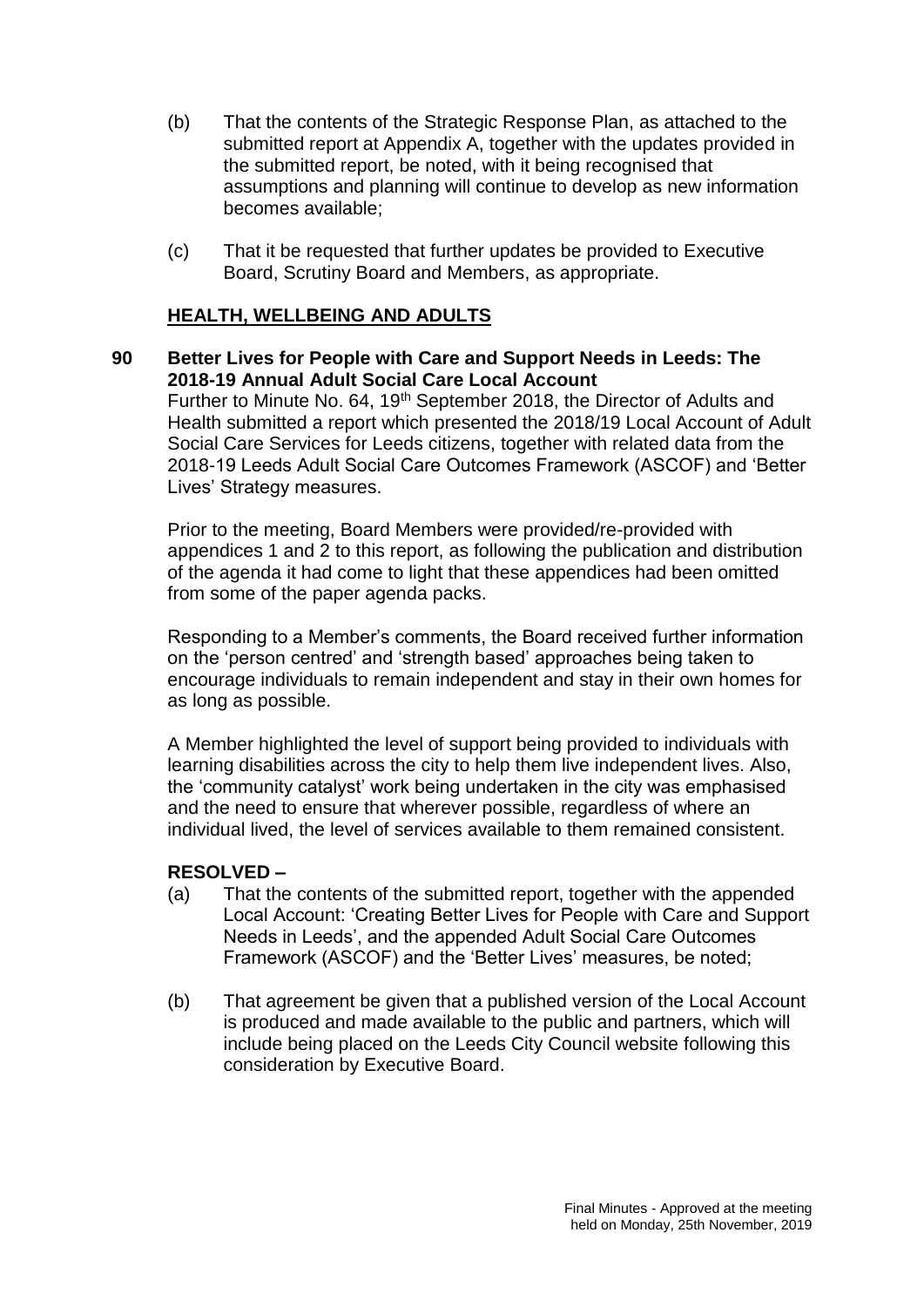# **CHILDREN AND FAMILIES**

## **91 Family, Drug, Alcohol and Problem Solving Court**

The Director of Children and Families submitted a report providing an update on the successful work of the Leeds Family Drug and Alcohol Court (FDAC) and which set how the Children and Families directorate aimed to work with Government and local partners in order to secure and expand this valuable service.

Responding to a Member's enquiry, the Board was informed that Leeds had been successful with the submission of an FDAC funding bid to Government, however, it was highlighted that as two bids of differing levels had been submitted, it was not yet known what level of funding would be received. In response to an enquiry, it was noted that both bids did include provision to tackle domestic violence and substance abuse, although the scale of the provision between the two bids was different. Finally, it was requested that Executive Members be notified when the Government provided confirmation of which bid had been successful.

Responding to a Member's enquiry, the Board received further detail on the extent to which this programme could help to inform the public health approaches being taken to address issues regarding the misuse of drugs and alcohol, with it being highlighted that although there was a multi-agency approach being taken in such areas, it was acknowledged that the preventative measures for drug and alcohol misuse were wide ranging and needed to be implemented at the earliest opportunity.

In response to a Member's enquiry, officers undertook to provide the Member in question with the information regarding the age ranges of the parents involved in this initiative.

# **RESOLVED –**

- (a) That the contents of the submitted report, together with the success of Leeds' FDAC, be noted;
- (b) That it be noted that the Director of Children and Families will lead future work with national and local partners with the aim of securing investment for an expanded FDAC service in Leeds.

# **LEARNING, SKILLS AND EMPLOYMENT**

### **92 Redevelopment of 6 - 32 George Street**

Further to Minute No. 113, 13<sup>th</sup> December 2017, the Director of City Development submitted a report providing an update on the ongoing associated redevelopment works regarding Kirkgate Market's George Street frontage and which sought further approvals from the Board, including for an injection into the Capital Programme and related 'authority to spend' for the purposes of acquiring a fifty percent share of the completed development, as detailed within the submitted report.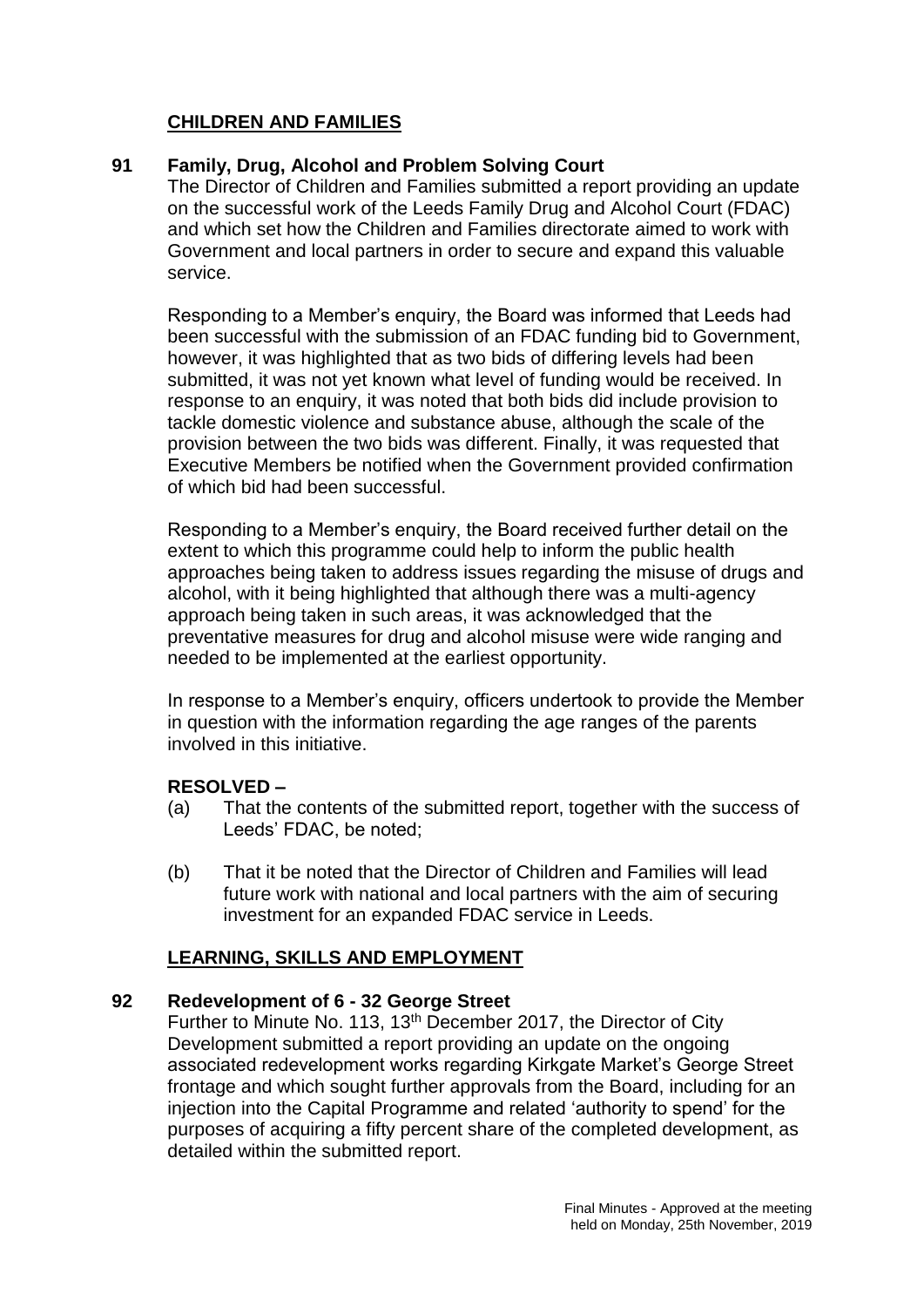Prior to the meeting, Board Members were provided/re-provided with the appended illustrations to this report, as following the publication and distribution of the agenda it had come to light that this appendix had been omitted from some of the paper agenda packs.

Responding to a specific enquiry, it was noted that the proposed additional cost to the Council would not adversely affect the Capital Programme, as it was highlighted the additional cost would be financed by the value generated in the scheme.

Following the consideration of Appendix 1 to the submitted report, designated as being exempt from publication under the provisions of Access to Information Procedure Rule 10.4(3), which was considered in private at the conclusion of the meeting, it was

- (a) That the contents of the submitted report, including the current position of the scheme, be noted;
- (b) That the injection into the Capital Programme and the 'Authority to Spend' of an additional £917,000, as detailed within the exempt Appendix 1 to the submitted report, be approved, for the purpose of acquiring a fifty percent share of the completed development, whilst approval also be provided for the Council's payments to acquire its interest in the completed development to be made on a phased basis through the construction period against approved architect's certificates;
- (c) That the scheme, as detailed within the submitted report, together with the previous recommendation, as approved by Executive Board at its meeting on 13th December 2017, be endorsed, namely that the Council should grant a 250 year ground lease of the development site to a Limited Liability Partnership (LLP) to be formed between the Council and Town Centre Securities and that the LLP will appoint Town Centre Securities to undertake the development on behalf of the LLP;
- (d) That the necessary authority be delegated to the Director of City Development to enable the Director to make all subsequent decisions that may be necessary to deliver this scheme, with the concurrence of the Executive Member for Learning, Skills and Employment;
- (e) That the Chief Officer, Financial Services and the Director of City Development, in liaison with the Executive Member for Resources and the Executive Member for Learning, Skills and Employment, be authorised to investigate further the opportunity for further financial savings, if the Council was to forward fund the entire scheme. If it is considered to be financially beneficial to the Council to proceed on this basis, then the necessary authority be delegated to the Chief Officer, Financial Services and the Director of City Development in order to enable the Director and Chief Officer to take all further decisions in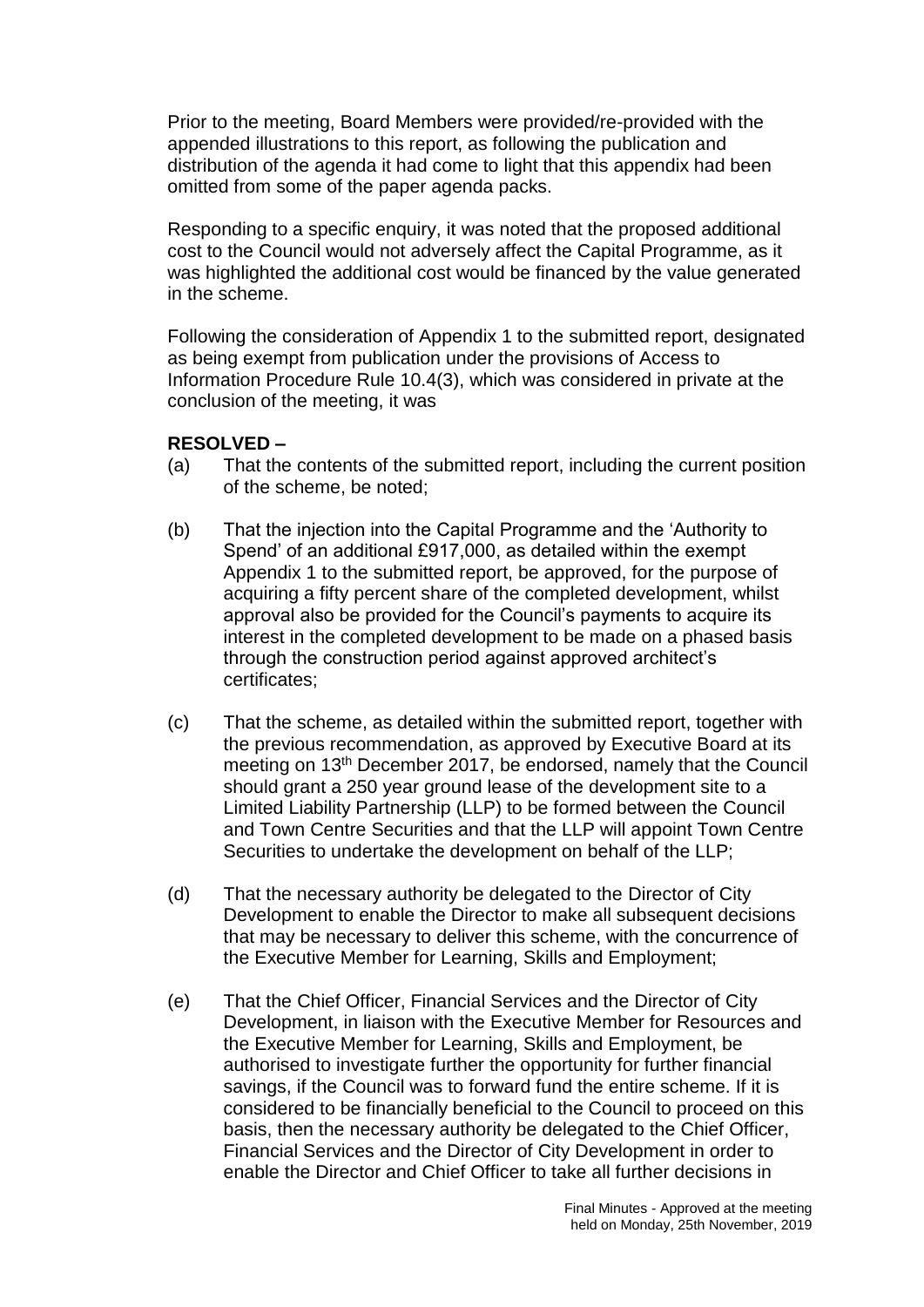respect of this proposal, including the delegation of appropriate financial approvals.

**93 Improving Employment Outcomes for People with Learning Disabilities** The Director of Children and Families, the Director of City Development and the Director of Adults and Health submitted a joint report which provided an update on the work being undertaken to improve the employment outcomes for people with learning disabilities in Leeds in line with the resolution of Full Council at its meeting on 10<sup>th</sup> July 2019. (Minute No. 32 refers).

In welcoming the submitted report, a Member highlighted the need for work to continue around the co-ordination of provision in this area, and also to complement the vital role played by third sector organisations.

In order to ensure that progress continued to be made in this area, it was requested that a further update report be submitted to the Board in a year's time.

## **RESOLVED –**

- (a) That the work undertaken to date and the progress achieved against the priorities in the employment strand of 'Being Connected' in the 'Being Me' Strategy, as detailed within the submitted report, be noted;
- (b) That the Board's support be provided for engagement to continue with a broad range of stakeholders to improve employment outcomes for people with learning disabilities; and that the opportunities presented through the ongoing work to develop a Hub for the city and also on the provision of additional targeted employment support for adults with learning disabilities, be noted;
- (c) That it be noted that the Chief Officer, Employment and Skills will work with the Chief Officer, Human Resources, the Deputy Director, Adults and Health and the Deputy Director, Learning, Children and Families in order to support the continuing work to improve employment outcomes for people with learning disabilities;
- (d) That a further update report be submitted to the Board in a year's time.

# **RESOURCES**

### **94 Financial Health Monitoring 2019/20 – Month 5**

The Chief Officer (Financial Services) submitted a report which presented the Council's projected financial health position for 2019/20 as at Month 5 of the financial year.

Responding to a Member's enquiry regarding the transport budget for children and young people with special educational needs and disability and the independence of the panel which considered appeals against an application decision, the Board received a range of information on the related application process and also on the current budgetary position for the service. However,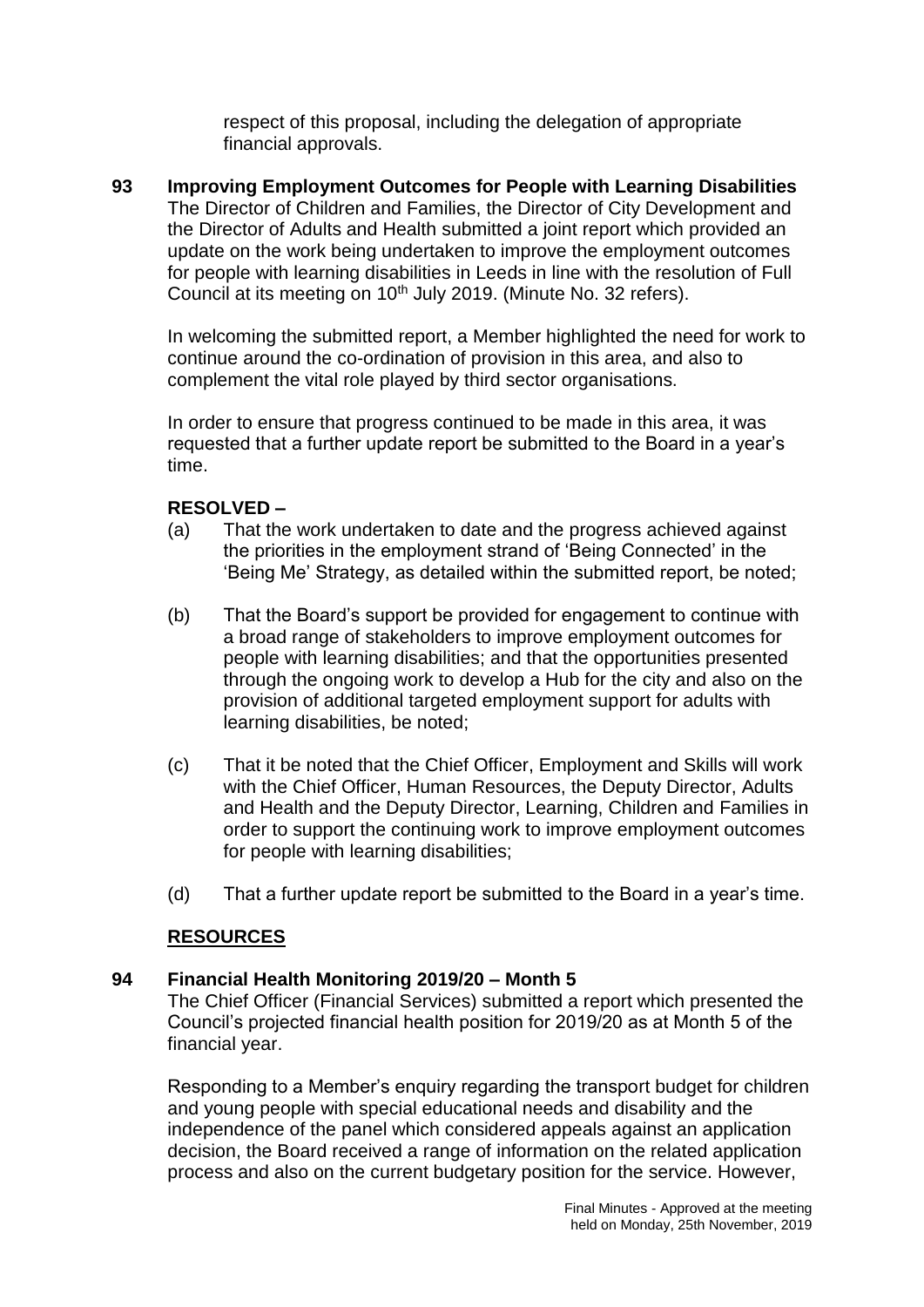in response to the specific enquiry raised, the Chief Executive undertook to respond to the Member in question together with the Director of Children and Families.

In response to an enquiry regarding the budgetary pressure in the Children and Families directorate arising from external residential and Independent Fostering Agency placements for children and young people, the Board received an update on the actions being taken in this area.

Following the consideration of Appendix 1 to the submitted report, designated as being exempt from publication under the provisions of Access to Information Procedure Rule 10.4(3), which was considered in private at the conclusion of the meeting, it was

### **RESOLVED –**

- (a) That the projected financial position of the authority, as at Month 5 (August 2019) of the financial year, be noted;
- (b) That the requirement for the Director of Children and Families' proposals to identify further budget savings to address the projected overspend in the directorate, be noted;
- (c) That the risk that the budgeted level of Capital receipts, as detailed in exempt appendix 1 to the submitted report, may not be receivable in 2019/20, be noted.
- **95 Proposed Suitability (Convictions) Policy for Taxi and Private Hire** The Director of Communities and Environment submitted a report that proposed arrangements for the implementation and review of a new Suitability Policy for applicants and licensees of drivers of taxis and private hire vehicles.

In response to a Member's enquiries, it was confirmed to the Board that all the other Licensing Authorities in West Yorkshire together with the City of York had signed up to the this policy. Members also received an update on the work being undertaken with the aim of ensuring that a consistency of approach was taken towards the enforcement of the policy by the relevant Licensing Authorities.

Responding to an enquiry, it was confirmed that Councillors and MPs were not permitted to act as referees for those applying for taxi or private hire licenses in Leeds. With regard to the other Licensing Authorities in West Yorkshire and the City of York, officers undertook to provide the Member in question with further information on the approach taken by those Authorities.

In conclusion, it was acknowledged that Leeds' approach in this area was more robust than some Authorities and given the cross-boundary nature of the issue, the importance of consistency across neighbouring authorities was highlighted. Finally, it was noted that representations would continue to be made to Government regarding the concerns which existed in terms of the national policy in this area.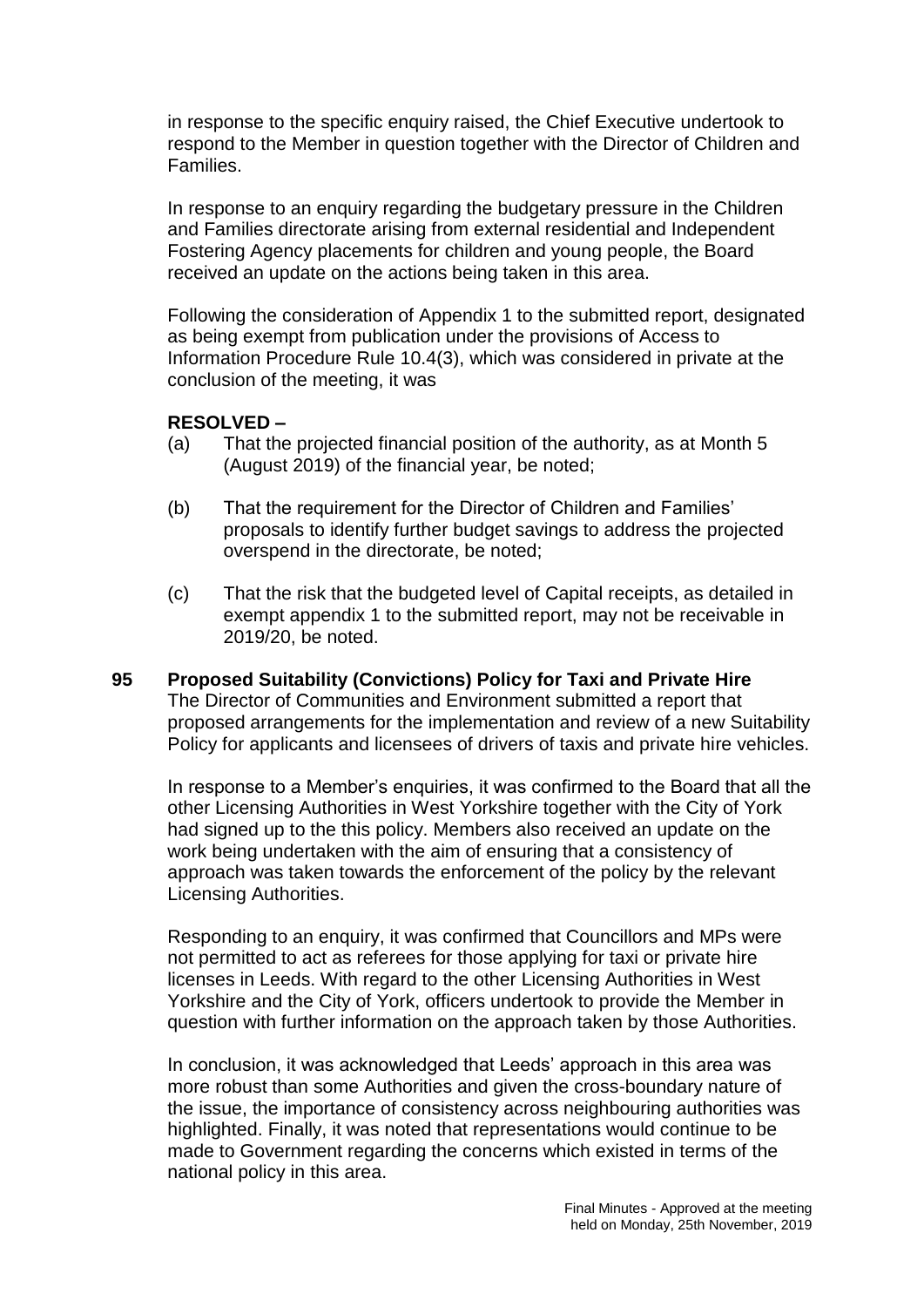### **RESOLVED –**

- (a) That the contents of the submitted report, be noted;
- (b) That the Suitability Policy, as appended to the submitted report, be approved, which is to be implemented by Taxi and Private Hire Licensing within two months of this Executive Board meeting.

### **CLIMATE CHANGE, TRANSPORT AND SUSTAINABLE DEVELOPMENT**

#### **96 Bridgewater Place Wind Monitoring**

Further to Minute No. 131, 10<sup>th</sup> February 2016, the Director of City Development submitted a report providing an update on the wind amelioration scheme undertaken subsequent to the consideration of the matter by the Board in 2016 and which sought a decision by the Board on the recommendation that the high winds protocol be lifted, following receipt of peer reviewed independent expert advice. The report also provided an update on the agreement reached in relation to the further works required to ameliorate the wind hot spots in the private land to the south of Bridgewater Place.

As part of the introduction to the submitted report, the Board's attention was drawn to the expert analysis on the wind conditions following the establishment of the wind mitigation measures. It was noted that the analysis had been carried out on behalf of the Building Owners and had been peer reviewed and validated by an independent wind analyst expert retained to act on behalf of the Council.

On the basis of the expert advice which had been received, the submitted report recommended that the high wind protocol was no longer necessary. However, notwithstanding this recommendation, the Board noted that precautionary safeguarding measures, as detailed in the report, were recommended to be retained, together with further recommendations, again as detailed in the report, regarding the residual hotspot areas.

A Member raised concern regarding the reliance upon expert advice in respect of the recommendation to stop the high wind protocol and suggested that the matter be deferred until the further testing had been carried out on the hot spot area at Back Row. In response, it was highlighted that the Coroner had recommended in 2013 that a road closure protocol be established under specified conditions, until a mitigation scheme had been established and which had been shown to be effective. It was noted that such recommendations had been followed and it was highlighted that the expert advice, which had been peer reviewed and validated, had confirmed that the high wind protocol was no longer needed, with it being acknowledged that although residual hot spots did exist, they did not impact upon the road closure protocol. As such, in determining this matter, the Board was asked to consider the expert advice as detailed within the submitted report, and should they not be minded to agree to the lifting of the protocol, what additional evidence would they require before doing so.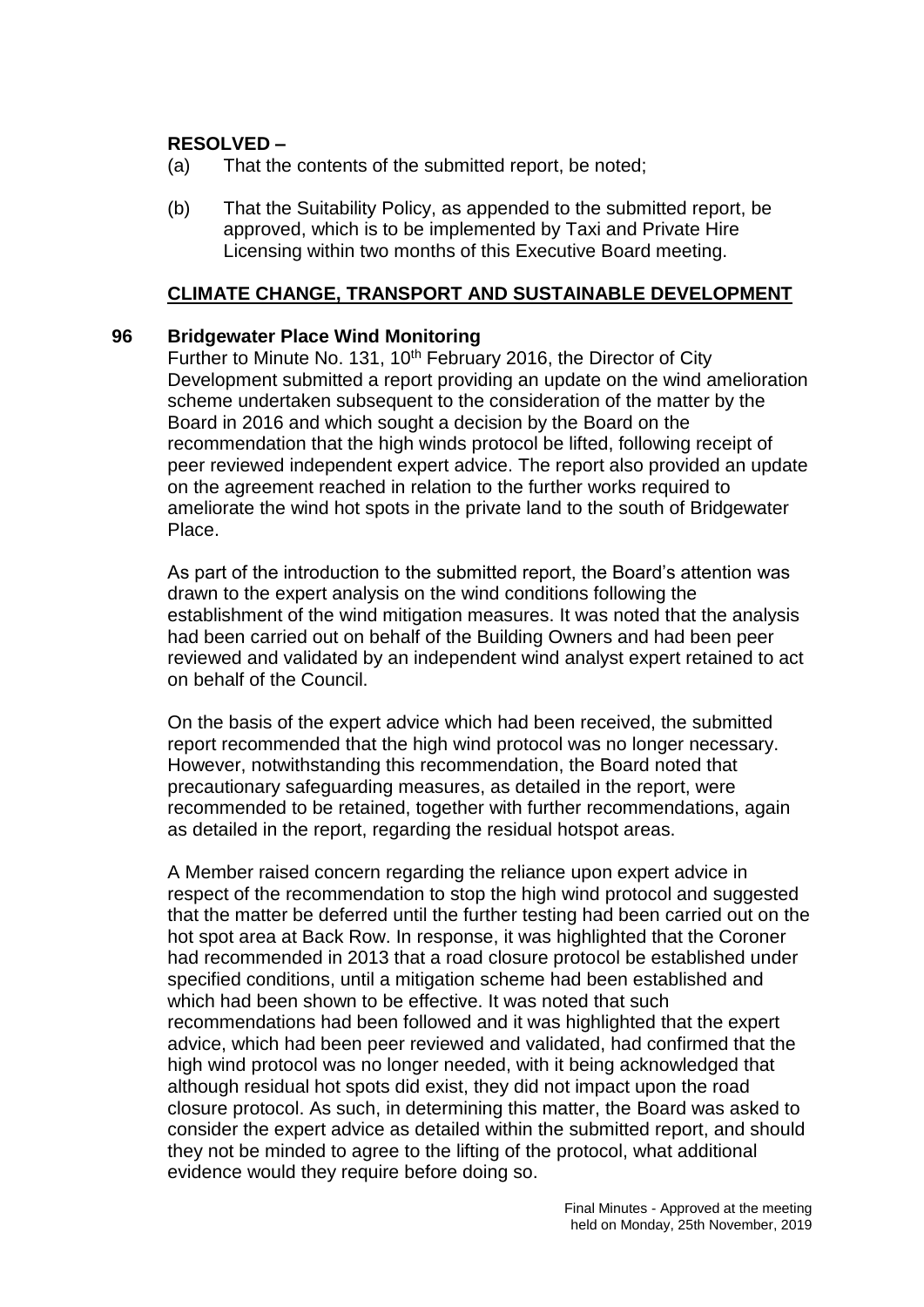Responding to Members' comments, the Board received further detail on the 3 hot spots which remained, and the actions being taken in these areas.

Also in response to a Member's enquiry, it was confirmed to the Board that on the basis of the peer reviewed expert advice received, there were no longer any safety failure points to the north of the building which failed the Lawson Safety Criteria, which according to the experts was the only measure available to the development industry to assess wind conditions, and on that basis the experts had advised that the area was safe and no different to any other city centre environment. In addition to this, the Director of City Development confirmed that he supported the recommendation in the report to lift the road closure protocol, based upon the peer reviewed expert advice received.

Members considered the options available to them, and in response to comments, officers undertook to ensure that the monitoring of the wind conditions in the affected area would continue, and that Executive Members would be kept informed as appropriate on the outcomes of such monitoring, and also on the actions which were being taken in respect of the hot spot areas, to provide assurance to Members that the mitigation measures continued to be effective.

- (a) That the updated information in relation to the installation and efficacy of the Wind Amelioration Scheme since this matter was last reported upon, as detailed within the submitted report, be noted;
- (b) That the results of the post-installation wind monitoring exercise undertaken and of the expert advice received thereon, as detailed within the submitted report, be noted;
- (c) That on the basis of the expert advice which has been received, the Board confirms its agreement that the implementation of the high winds protocol can be stopped, on the expiry of the related Call In period;
- (d) That the agreement reached with the owners of Bridgewater Place to seek planning permission and implement the additional structures to ameliorate the wind conditions at the hot spot sites on privately owned land to the south of Bridgewater Place as soon as possible, be noted and supported;
- (e) That the minor safety exceedance within the highway at Back Row, as detailed in the submitted report, be noted, with it also being noted that further investigations will be carried out at this location and that if this minor safety exceedance remains unmitigated the Council will seek that the Building Owner takes appropriate remedial action;
- (f) That in noting that the monitoring of the wind conditions in the affected area would continue, Executive Members be kept informed, as